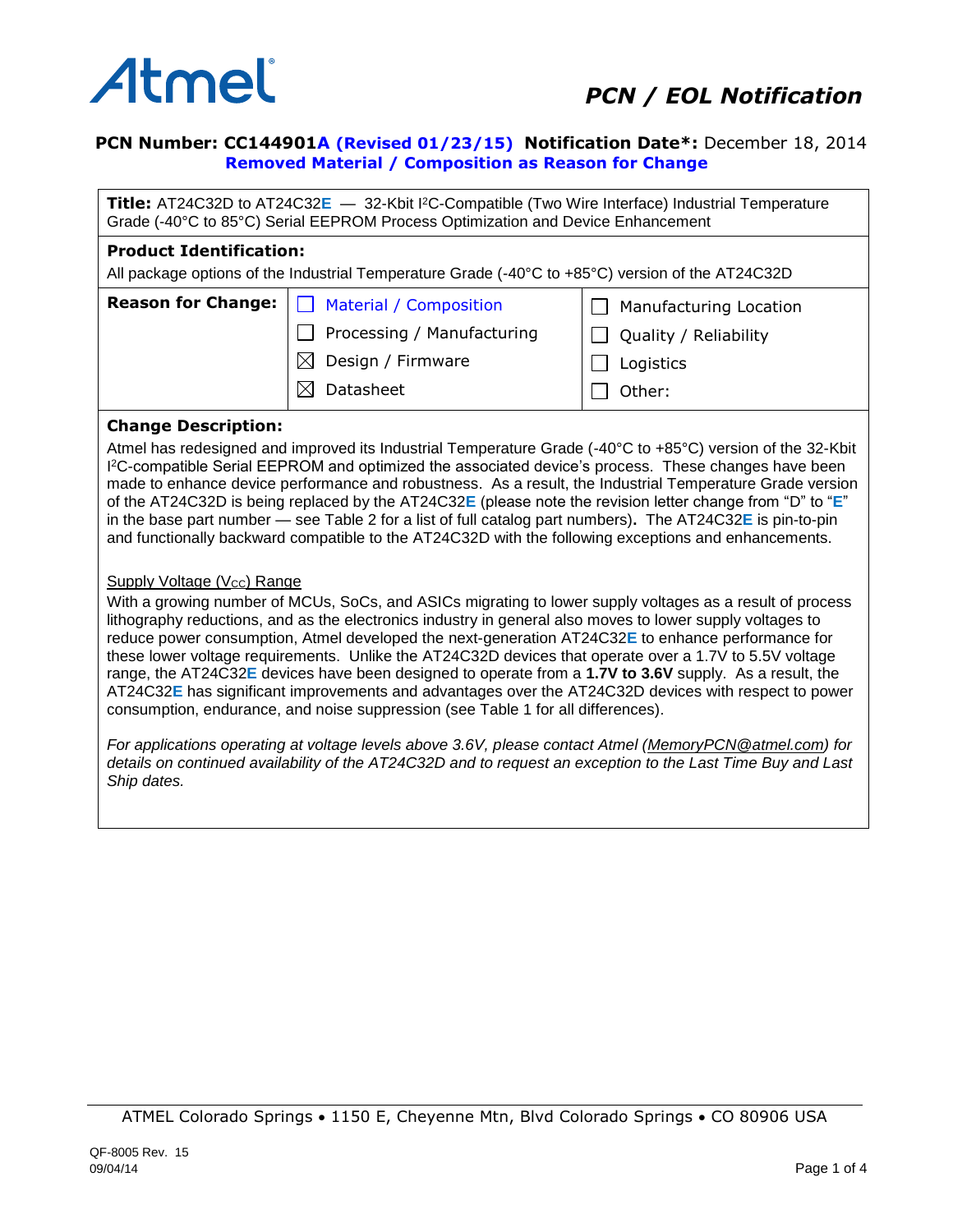| <b>Parameter/Feature</b>                 | <b>AT24C32D</b>                                                                | <b>AT24C32E</b>                                                                                            |
|------------------------------------------|--------------------------------------------------------------------------------|------------------------------------------------------------------------------------------------------------|
| <b>Operating Voltage</b>                 | 1.7V to 5.5V                                                                   | 1.7V to 3.6V                                                                                               |
| <b>Operating Temperature</b>             | -40 $^{\circ}$ C to +85 $^{\circ}$ C                                           | $-40^{\circ}$ C to $+85^{\circ}$ C                                                                         |
| Endurance                                | 1,000,000 cycles<br>(Page Mode, +25°C, 3.3V)                                   | 1,000,000 cycles<br>(Byte or Page Mode, +25°C,<br>1.7V to 3.6V)                                            |
| Data Retention                           | 100 years                                                                      | 100 years                                                                                                  |
| Supply Current, Read                     | 0.4mA typ (5.0V, 100kHz)<br>1.0mA max (5.0V, 100kHz)                           | 0.08mA typ (1.8V, 400kHz)<br>0.3mA max (1.8V, 400kHz)<br>0.15mA typ (3.6V, 1MHz)<br>0.5mA max (3.6V, 1MHz) |
| Supply Current, Write                    | 2.0mA typ (5.0V, 100kHz)<br>3.0mA max (5.0V, 100kHz)                           | 0.2mA typ (3.6V, 1MHz)<br>1.0mA max (3.6V, 1MHz)                                                           |
| <b>Standby Current</b>                   | $1.0\mu A$ max $(1.7V)$<br>$6.0\mu A$ max $(5.0V)$                             | 0.08µA typ (1.8V)<br>$0.4\mu A$ max $(1.8V)$<br>$0.1\mu A$ typ $(3.6V)$<br>$0.8\mu A$ max $(3.6V)$         |
| Maximum Clock Frequency                  | 1MHz (2.5V min.)<br>400kHz (1.7V min.)                                         | 1MHz (2.5V min.)<br>400kHz (1.7V min.)                                                                     |
| Clock Pulse Width Low                    | 1.3 $\mu$ s min ( $f_{SCL}$ = 400kHz)<br>$0.4 \mu s$ min ( $f_{SCL} = 1 MHz$ ) | 1.3µs min ( $f_{SCL}$ = 400kHz)<br>$0.5\mu s$ min ( $f_{SCL} = 1MHz$ )                                     |
| Clock Pulse Width High                   | $0.6\mu s$ min ( $f_{SCL} = 400kHz$ )<br>0.4µs min ( $f_{SCL} = 1$ MHz)        | $0.6\mu s$ min ( $f_{SCL} = 400kHz$ )<br>0.4µs min ( $f_{SCL} = 1MHz$ )                                    |
| <b>Input Filter Noise</b><br>Suppression | 100ns max ( $f_{SCL}$ = 400kHz)<br>50ns max $(f_{SCL} = 1MHz)$                 | 100ns max $(f_{SCL} = 400kHz)$<br>100ns max $(f_{SCL} = 1MHz)$                                             |
| Clock Low to Data Out Valid              | 900ns max $(f_{SCL} = 400kHz)$<br>550ns max ( $f_{SCL} = 1MHz$ )               | 900ns max $(f_{SCL} = 400kHz)$<br>450ns max $(f_{SCL} = 1MHz)$                                             |
| Bus Free Time Between Start<br>and Stop  | 1.2 $\mu$ s min ( $f_{SCL}$ = 400kHz)<br>0.5µs min ( $f_{SCL} = 1MHz$ )        | 1.3 $\mu$ s min ( $f_{SCL}$ = 400kHz)<br>0.5µs min ( $f_{SCL} = 1MHz$ )                                    |
| Input Rise Time                          | 300ns max ( $f_{SCL}$ = 400kHz)<br>300ns max ( $f_{SCL} = 1MHz$ )              | 300ns max $(f_{SCL} = 400kHz)$<br>100ns max ( $f_{SCL} = 1MHz$ )                                           |
| Input Fall Time                          | 300ns max ( $f_{SCL}$ = 400kHz)<br>100ns max ( $f_{SCL} = 1MHz$ )              | 300ns max $(f_{SCL} = 400kHz)$<br>100ns max ( $f_{SCL} = 1MHz$ )                                           |
| Write Cycle Time                         | 5 <sub>ms</sub> max                                                            | 5 <sub>ms</sub> max                                                                                        |
| Page Write Size                          | 32 bytes max                                                                   | 32 bytes max                                                                                               |
| Full Array Hardware Write<br>Protect     | Yes                                                                            | Yes                                                                                                        |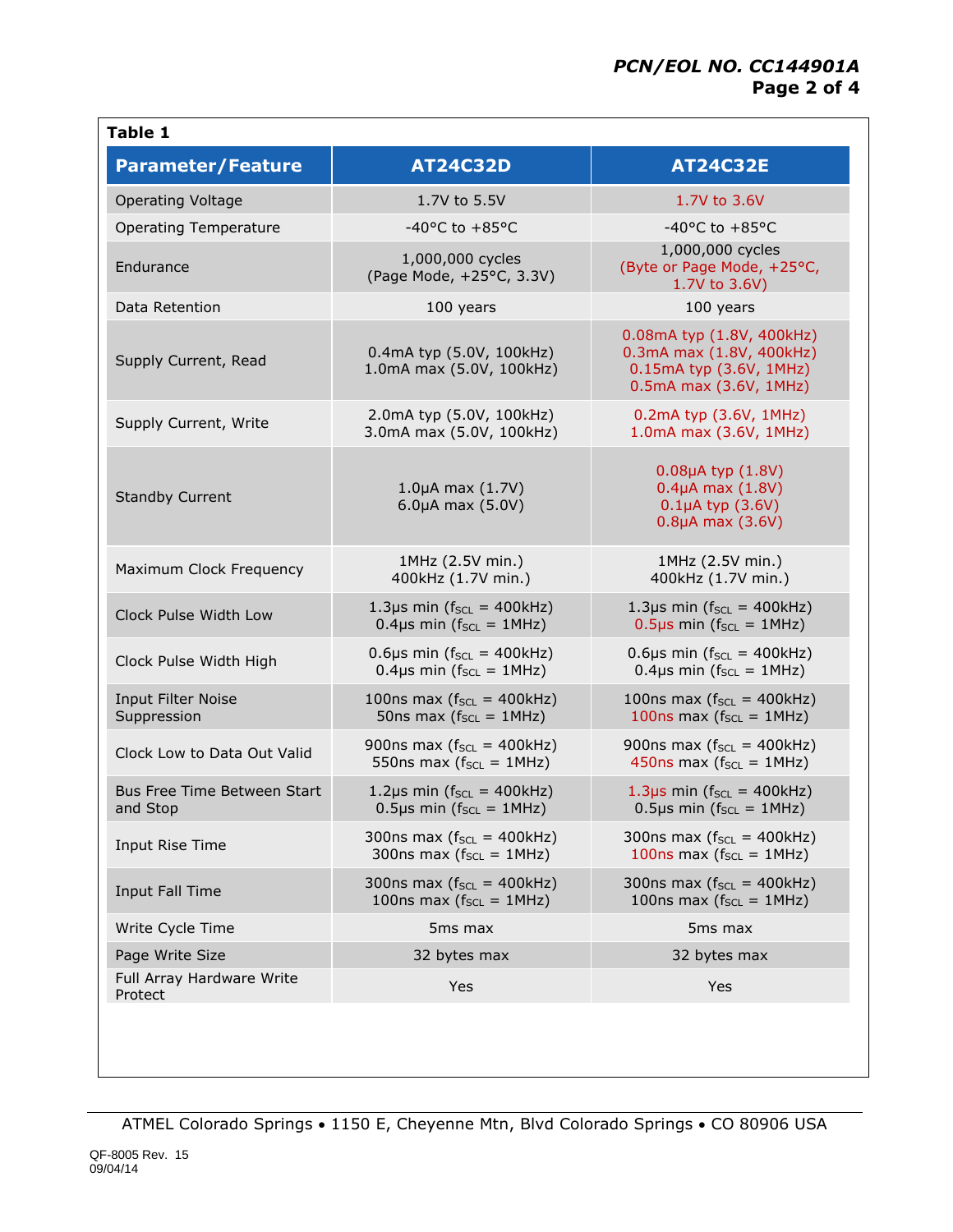# **Identification Method to Distinguish Change:**

The revision letter in the base part number changes from "D" to "**E**". New devices use the catalog part number AT24C32**E**, and Table 2 lists the full catalog part number combinations for each package option. Please refer to datasheet for part marking schemes for each package type.

### **Table 2**

Note: Standard datasheet offerings are listed in the table; however, this PCN also applies to all special CAN (customer specific) part numbers that are not listed in the table.

| <b>EOL Part Number</b>             | <b>Replacement Part Number</b>  | <b>Package</b>     | <b>Carrier Type</b>   |
|------------------------------------|---------------------------------|--------------------|-----------------------|
| AT24C32D-PUM                       | AT24C32E-PUM(1)                 | <b>PDIP</b>        | <b>Bulk</b>           |
| AT24C32D-SSHM-B                    | AT24C32E-SSHM-B                 |                    | <b>Bulk</b>           |
| AT24C32D-SSHM-T                    | AT24C32E-SSHM-T                 | <b>SOIC</b>        | Tape & Reel (4K/reel) |
| AT24C32D-XHM-B                     | AT24C32E-XHM-B                  | TSSOP              | <b>Bulk</b>           |
| AT24C32D-XHM-T                     | AT24C32E-XHM-T                  | TSSOP              | Tape & Reel (5K/reel) |
| AT24C32D-MAHM-T                    | AT24C32E-MAHM-T                 | <b>UDFN</b>        | Tape & Reel (5K/reel) |
| AT24C32D-MEHM-T                    | $none^{(2)}$                    | <b>XDFN</b>        | Tape & Reel (5K/reel) |
| AT24C32D-STUM-T                    | AT24C32E-STUM-T                 | SOT <sub>23</sub>  | Tape & Reel (5K/reel) |
| AT24C32D-UUM-T                     | AT24C32E-UUM0B-T <sup>(3)</sup> | <b>WLCSP</b>       | Tape & Reel (5K/reel) |
| AT24C32D-CUM-T                     | AT24C32E-CUM-T                  |                    | Tape & Reel (5K/reel) |
| AT24C32D-WWU11M<br>AT24C32E-WWU11M |                                 | <b>Wafer Sales</b> | n/a                   |

Note 1: Contact Atmel regarding general PDIP availability.

Note 2: The 1.8x2.2mm XDFN package is no longer being offered on new products.

Note 3: The WLCSP 5-ball grid pattern used on the AT24C32D does not fit the new AT24C32E. A new 5 ball WLCSP is offered its place. The new device includes a backside coating to increase product robustness.

| Qualification<br>Data: | $\boxtimes$ Available                                                                                                            | Will be available (mm/dd/yr):                                                                                             | Not Applicable |
|------------------------|----------------------------------------------------------------------------------------------------------------------------------|---------------------------------------------------------------------------------------------------------------------------|----------------|
| <b>Samples:</b>        | $\boxtimes$ Available<br>Now. Please contact<br>Atmel Sales to submit<br>Sample Request Form<br>(samples in tape<br>format only) | $\boxtimes$ Will be available (mm/dd/yr):<br>Online at Atmel Sample Center<br>(www.atmel.com/samples):<br>January 1, 2015 | Not Applicable |
|                        |                                                                                                                                  |                                                                                                                           |                |

**Quantifiable Impact on Quality & Reliability:**

No impact. Form, fit, and function over the 1.7V to 3.6V range remains unchanged.

**Forecasted Availability Date:** December 18, 2014

Last Time Buy Date: June 18, 2015

**Last Ship Date:** December 18, 2015

ATMEL Colorado Springs 1150 E, Cheyenne Mtn, Blvd Colorado Springs CO 80906 USA